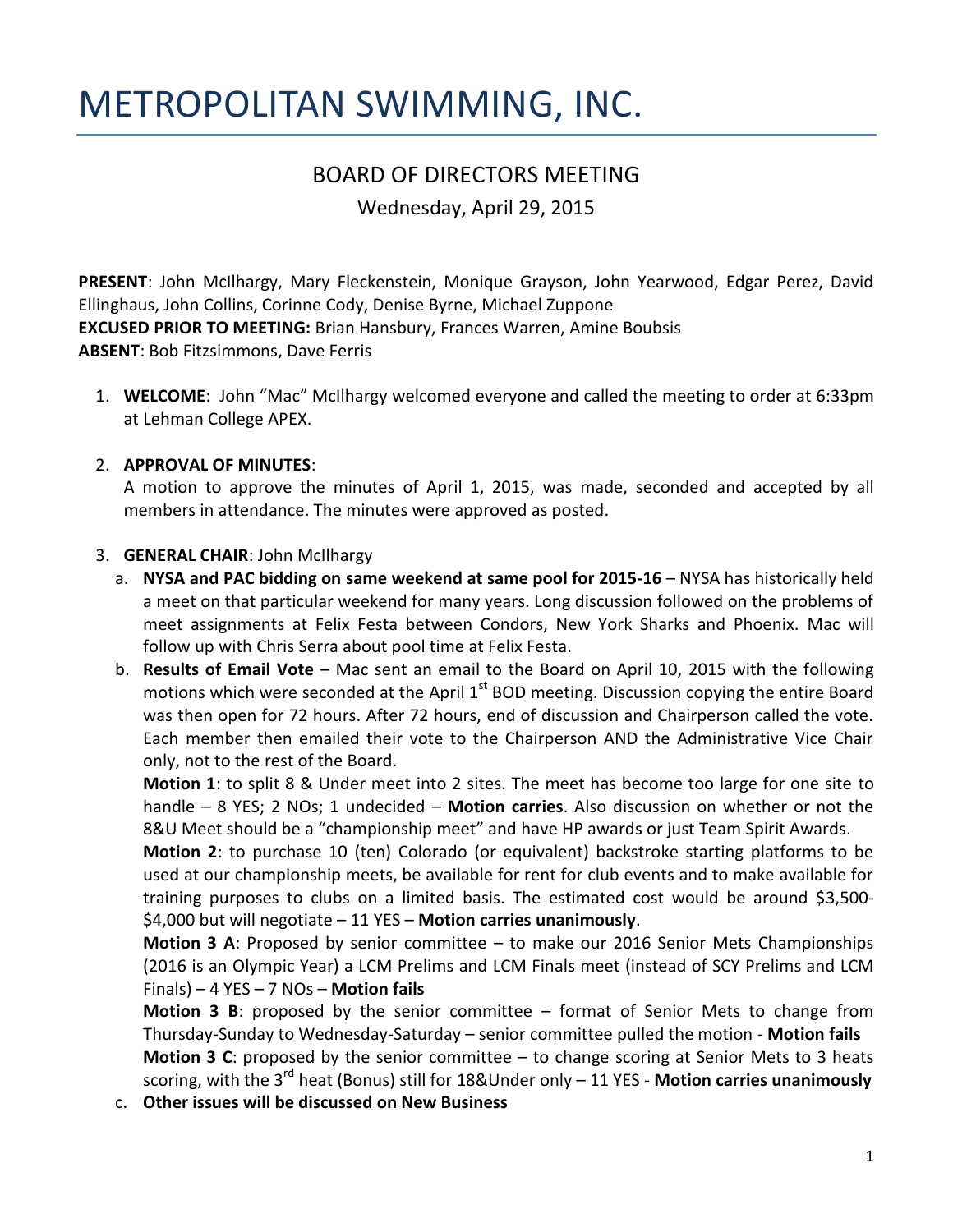#### 4. **AGE GROUP CHAIRS**: John Yearwood and Edgar Perez

- a. **Edgar Perez** Very happy that Zones was such a successful meet to end their tenure as Age Group Chairs. Took 2<sup>nd</sup> overall. Edgar thanked Mac and Mary for attending.
- b. **John Yearwood** made a motion to prepare and set up **any Metro Scored Championship Meets** (JO's and Senior Mets) **on USA Swimming OME** (Online Meet Entry System) **starting with the short course season of 2015-16.** The OME process is already in place for Senior Mets (and Zone Qualifier). This would make the eligibility process (USAS registrations and times) much more accurate and entries from all teams would be more honest. Discussion followed on this – this process is used more and more by all LSCs for their championship meets. The motion was seconded. Vote took place after Michael Zuppone joined the meeting. All were in favor. **Motion carries**.
- c. **The 3rd Eastern Zone Diversity Summit** will take place June 25-28, 2015 at the University of Maryland, College Park. This camp is held every two years. Applications were due to John Yearwood. **John received 4 applications for 2 available spots for our LSC**. John made a motion to send all 4 swimmers to the Summit (if additional spots are available) at an extra cost of \$300 for the 2 additional swimmers (total of \$600). David Ellinghaus seconded the motion which was accepted by all – **Motion carries.**

#### 5. **FINANCE CHAIR/TREASURER REPORT**: Bob Fitzsimmons/Corinne Cody

- a. At this time, there is no actual budget line on diversity. John Yearwood mentioned that it should be in the budget as the camp runs every two years.
- b. Most of the expenses for Zones are in. We came in \$10,000 under budget at this time. Overall we are on target at this time. The Budget vs. Actuals (09/01/2014 – 04/27/2015) was available at the meeting. We are ahead of budget at this time but we still need to finalize all travel reimbursements from the spring meets.
- c. Mac thanked Corinne for a wonderful job as this is her last BOD meeting before elections (Corinne is not running again).
- d. Mac also announced that as of today, Bob Fitzsimmons is no longer on the Board of Directors – Bob is stepping down from both positions as Finance and Officials Chairs due to personal reasons. We all appreciate all he has done and we understand his desire to resign.

#### 6. **SENIOR CHAIRS**: Dave Ferris and John Collins

- a. Senior Mets John Collins said that next Winter Senior Mets will be held at Nassau County Aquatic Center and will follow the SCY Prelims – LCM Finals format as voted on by the majority of the board.
- b. Mac needs a \$3,000.00 deposit for the purchase of backstroke starting platforms.

#### 7. **TECHNICAL PLANNING**: David Ellinghaus

- a. We will have a TP Meeting next August to review all time standards for Short Course and Long Course seasons, and to review the Metro Regions Alignment. We are open to any requests at this time.
- b. Recommendation to hold the 8-under meet in March at 2 sites instead of one. That meet will be totally non-scoring, and high point awards will no longer be given. This will be a Team Spirit meet only.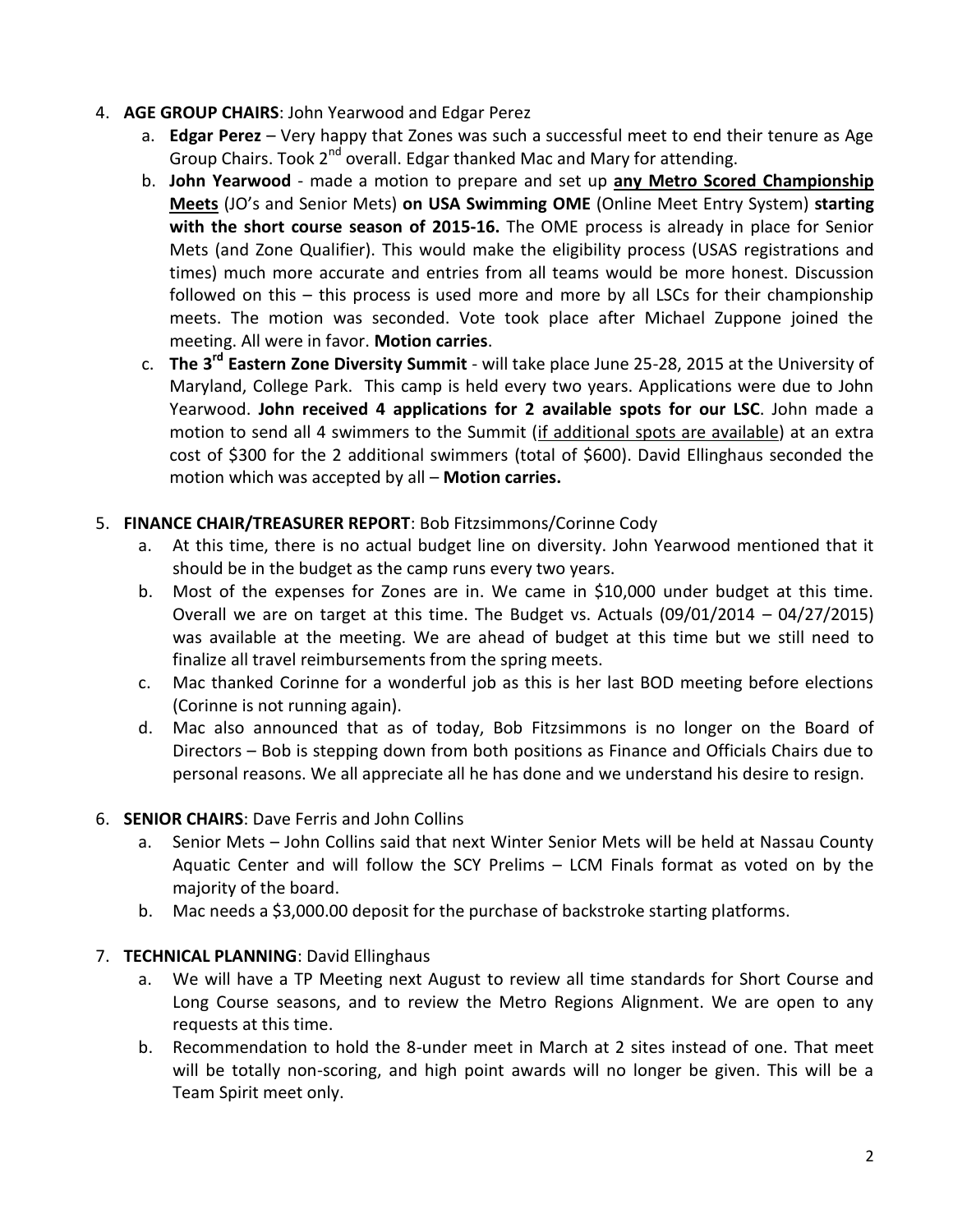#### 8. **ADMINISTRATIVE VICE CHAIR**: Denise Byrne

- a. The Officials Committee had a meeting with Bob Fitzsimmons. Mark Amodio and Steven Kessler have worked on and prepared the following proposals:
- b. By the start of the 2017-18 short course season, Metro teams wishing to host meets must have a minimum of 4 certified officials affiliated with their teams: a meet referee, a starter, and two or more stroke & turns judges. Teams that do not meet this minimum number of officials will not be granted sanctions. This is a first and very necessary step, to ensure that all sessions are adequately staffed. Staffing meets adequately has been a long-standing and widespread problem in Metro.
- c. No meet referee can be affiliated with more than two teams. Meet referees must be present at the meets they agree to run. If teams wish to offer the meet referee an honorarium, they may offer \$100 *per meet*. No other official on deck may be compensated. (This would need to go hand-in-hand with the removal of the "per session" stipend that is currently in the Metro Handbook).
- d. Commencing with the 2015-16 short course season, Metropolitan SC Zone Qualifier Meet shall qualify as an Officials Qualifying Meet, so that Metro officials can be encouraged to pursue National Certification, because the skills they acquire in doing so will only help strengthen and improve the quality of officiating at the local level as well.
- e. All Metro Area Chairs must promote their officials and encourage them to move up in ranks.
- f. Mary and Denise worked on updating the Policy & Procedures Manual (Monique was unable to attend). They made lots of progress on updating the P&P Manual.
- g. Meet Directors and Administrative Officials Clinics and tests are required every three years. An AO must work 4 sessions per year to stay in good standing.
- h. Edgar Perez announced that Metropolitan Swimming, in collaboration with Sachem, Middies and New York Sharks, would like to host the 2016 LCM Eastern Zone Meet at NCAC. We already have secured the pool and we will bid on it at the EZ meeting.

## 9. **ATHLETE REPRESENTATIVES**: Michael Zuppone / Frances Warren

- a. Senior Mets was extremely crowded and Michael is very happy that it will now move to NCAC which will be a great help for both swimmers and spectators.
- b. Question on maximum occupancy rules. Spectators can't block the exits!
- c. Deck Changing issues Michael did not see much of it personally at Senior Mets.
- d. Other big issue of concern coaches that massage kids on deck do they know the rules? We must remind the coaches of this and educate swimmers - Article 305 – (305.1 and 305.2) page 103 of the 2015 USA Swimming Rulebook. We must remind coaches that they can't do this on deck. Contact the Meet Referee or Brian Hansbury if he is in attendance at a meet, to report any instances or problems. Recommendation that Brian Hansbury write some reminders about this, that would be emailed to all coaches!
- e. We need a much higher participation from Metro swimmers in Open Water Championships – it is actually becoming more popular – we will have 3 OW meets in the next few months.
- f. The new Junior Rep., Emily Sullivan, will start in May.

## 10. **OFFICE MANAGER**: Mary Fleckenstein

- a. As of April 29, 2015, we have 10,683 athletes, 83 Clubs, 265 officials, 602 coaches, and 161 "others". Total of 11,668 registered members compared with 10,861 as of HOD May 2014.
- b. Athletes' registrations are still coming in (almost 200 in April).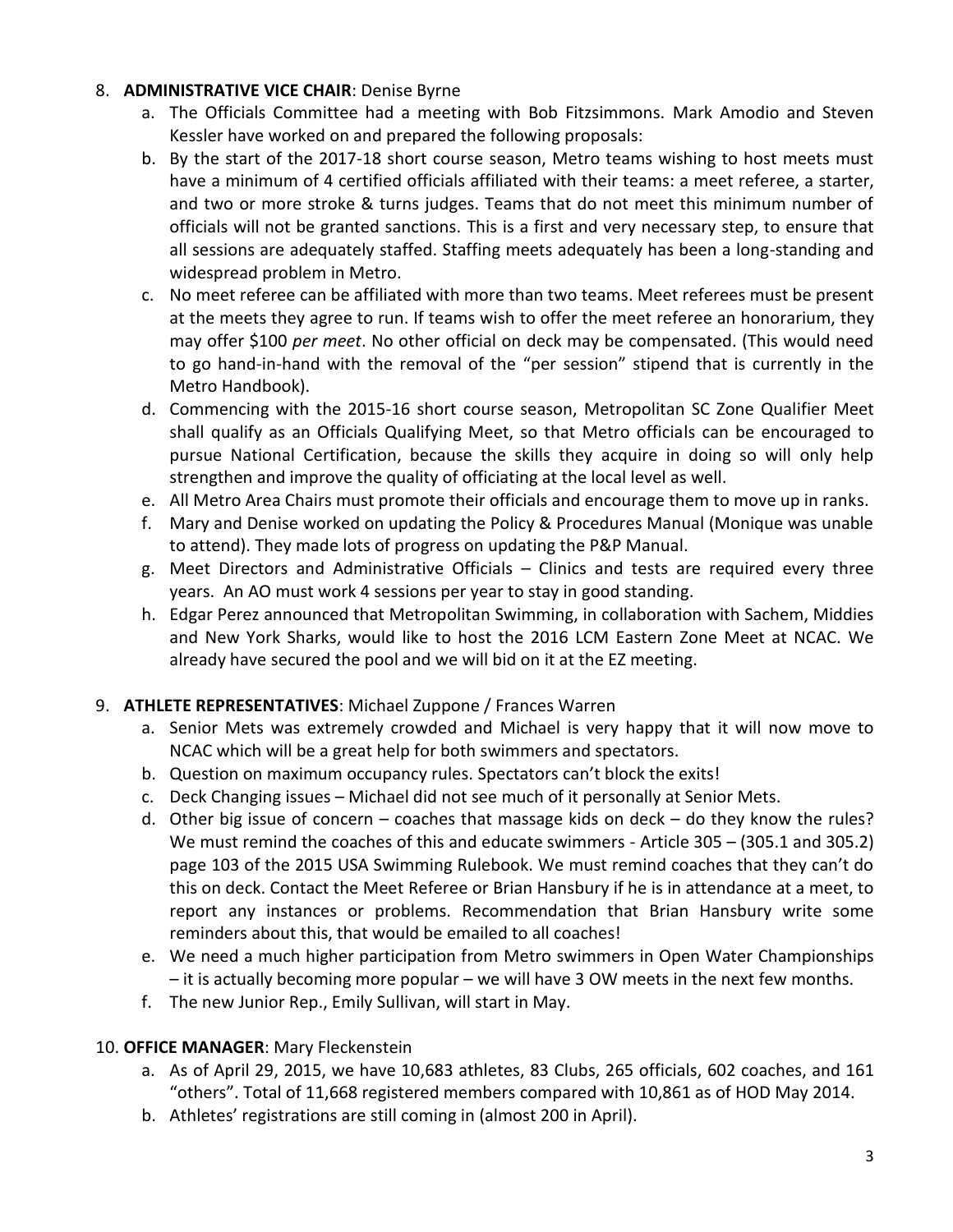- c. Coaches are still waiting too long to get their certifications in they must have approved course for certifications. Coaches can print their cards from deck pass – it is live – no excuses for not having certifications at a meet!!!
- d. We are working on getting the SWIMS holding tanks cleared (Times tank was cleared after this meeting).
- e. Eastern Zone meeting for May 8-10, 2015 is set. We have 8 attending. Most arrangements have been made.
- f. Website has had no major issues. Peter has done a great job getting things posted in a timely manner.
- g. Meet bids for SC are coming in may have issues with 2 clubs bidding same location/same weekend. This Meet Bid method seems to be working. Mary only caught 1 double up on referees and this has been resolved. Tentative calendar will be emailed to listed meet directors on May  $5<sup>th</sup>$ . They will have until May 12 to make changes/corrections. Final schedule will be available by the May 20th HOD Meeting.
- h. The Metro Office will be closed May  $27<sup>th</sup>$  to June  $4<sup>th</sup>$  as Mary will be attending her son Johnny's wedding in Taiwan! This has been posted on the Metro Web site since April  $20<sup>th</sup>$ and was emailed to all clubs. All registrations and recons are requested well before that date to ensure processing.

#### 11. **NATIONAL TIMES VERIFICATION / TOP 10**: Monique Grayson

- a. All meets' databases are much more accurate and there are very little problems most of the time. MDs and AOs are really doing a much better job! Many thanks to all!
- b. Reminder that Registration Recons are due at the Metro Office at least a week prior to the meets. Any additions to a meet must result in a new recon. Reminder – in our policy, we do have the info that a team that enters an unregistered swimmer in a meet is fined \$100 – the host team that takes that swimmers in the meet, and allows him/her to swim is also charged \$100. We had about 10 swimmers that swam in many events – unregistered – in the Holding Tank. Coaches received an email from Mary, with a 24 hours grace period to register their swimmers … One team had 3 swimmers unregistered – team was also the host which would have resulted in \$600 fine … The email worked wonders and all athletes were suddenly registered! All coaches can check who is or is not registered on their team in their Club Portal. It is available 24/7 -
- c. Another reminder is that teams take a big chance entering swimmers in a meet while not registered (and/or not transferred). This is a liability issue as insurance is void if there is an incident at the meet. Mary does send registration info to all the teams having problems in any recon. Meet Directors must scratch all non-registered swimmers!!!! There should not be any "Grace Period" for registrations!!! Housekeeping on spelling of names, missing initials and/or birthdates are also done after the meets.
- d. Records and Metro Top 25 are updated as soon as possible. Please email Monique with errors and omissions.

#### 12. **NEW BUSINESS**:

- a. **Elections are up at the May HOD meeting** we need volunteers for the following positions: Age Group; Treasurer; Safety Chair; Technical Planning Chair; Nominations were supposed to have been emailed to the Metro Office by May  $1<sup>st</sup>$  2015
- b. **Dues and Fees** we have not increased our fees (Clubs registrations and Metro athletes'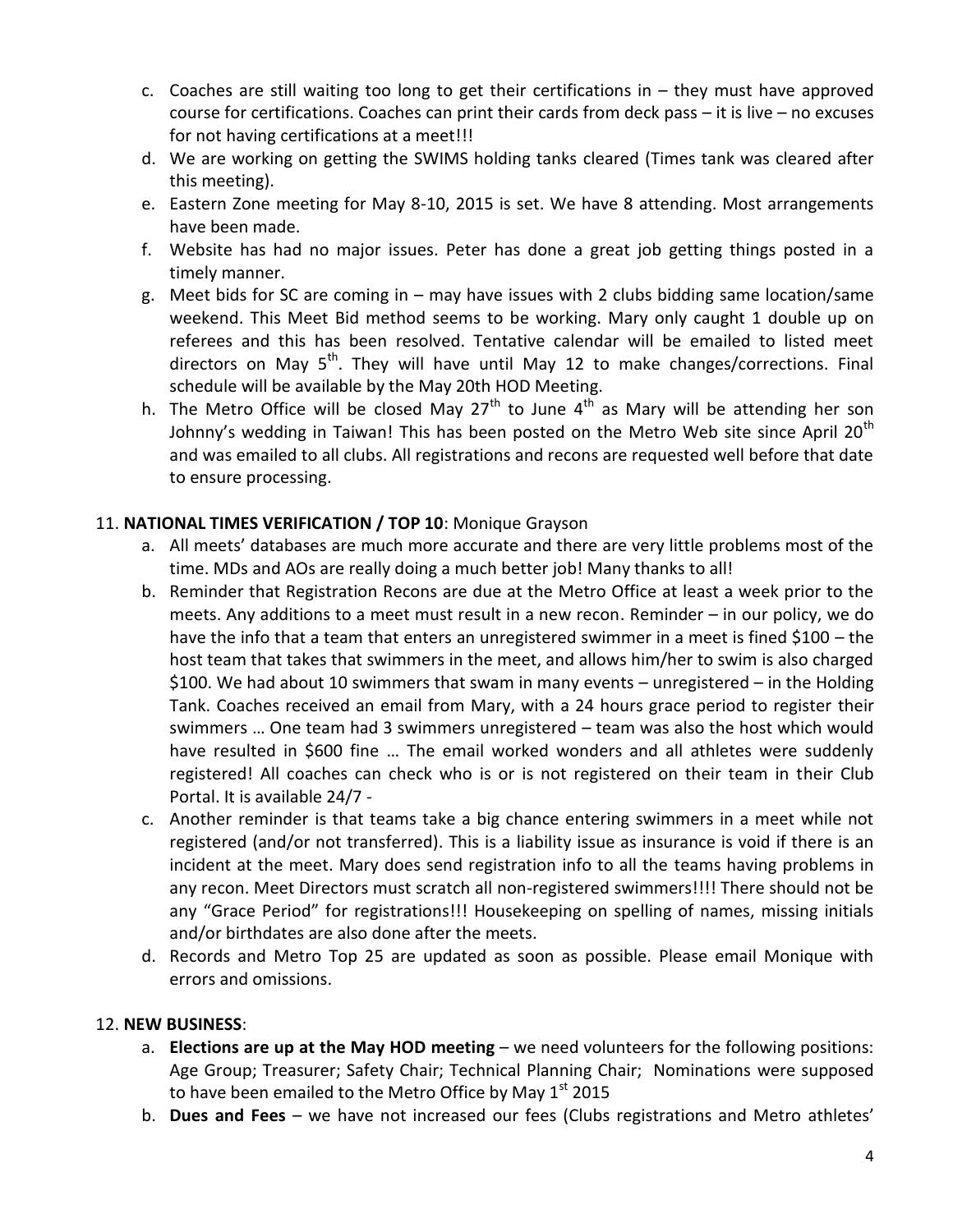registrations) in a very long time (more than 10-15 years)!

With the 2016 Registration Period ahead of us, the BOD of Metropolitan Swimming must consider our current fee structure moving forward. Current dues:

- (a) USA Swimming Athlete and Non-Athlete Dues going up again another \$2.00 every year for the next 5 years for their portion – to \$54.00 for 2016 (\$56 in 2017; \$58 in 2018; etc..)
- (b) Metropolitan Swimming added Registration fee of \$10.00 has never been increased, or if it was, it happened a long time ago.
- (c) Metro Club Membership Dues are \$150.00 per club, with a \$70.00 per club portion going to USA Swimming; \$25.00 going to Stetz Scholarship Fund; and \$55.00 going to metropolitan Swimming.

To fully fund our services and new programs which include Equipment, Diversity, Club Excellence, Coach Education, National Qualifiers and OT Qualifiers, we should consider the following (as an example only):

- (a) Athletes Registration \$54 USAS + \$12 Metro Total \$66.00 (2015 was \$62.00)
- (b) Non-Athletes registration \$54 USAS + \$12 Metro Total \$66.00 (2015 was \$62.00)
- (c) Clubs Registration is something requiring some more thoughts and debates maybe a scaled Club fee based on the size of the club the previous year – example (as a potential basis):

| $1 - 50$ | Athletes        | \$175.00 |
|----------|-----------------|----------|
| 51-100   | Athletes        | \$200.00 |
| 101-150  | <b>Athletes</b> | \$225.00 |
| 151-200  | <b>Athletes</b> | \$250.00 |
| 201-250  | <b>Athletes</b> | \$275.00 |
| 251-300  | <b>Athletes</b> | \$300.00 |
| 301-350  | <b>Athletes</b> | \$325.00 |
| 351-400  | <b>Athletes</b> | \$350.00 |
| Over 400 | <b>Athletes</b> | \$375.00 |

Mac & Mary reviewed all USAS LSC's fees for the 2015 Registration Fees and based their findings on the above fees – in Metro, we have teams with less than 10 athletes and more than 700 athletes, and they all pay the same Club fee!!!

In Metro, we have 19 clubs that have 1-50 swimmers; 23 clubs that have 51-100 swimmers; 78 clubs that have 101-150 swimmers; 8 clubs that have 151 to 200 swimmers; 9 clubs that have 201-300 swimmers; 7 clubs that have between 301 and 713 swimmers. They all pay the same Club Fee… The graduation fees make sense and would be based on the previous year's memberships. We do have more expenditure, some new programs, etc… We do a pretty good job with the budget but we do need to increase both the Individual registration fees and Club fees.

**Recommendations from the Board** is an increased of \$2.00 Metro surcharge for athletes and non-athletes' yearly registrations, from \$10 to \$12, which is about a 20% increase, and a scaled increase for the Club's Yearly Registration which is really a fair increased (\$25 increased per 50 athletes – like 50 cents per athlete!!!). This may be increased as well in future years.

c. As many LSC's do, we should be charging a sanction fee for **Approved and Observed** meets [other than high school meets] – There is much more work involved with those meets compared to the regular sanctioned meets.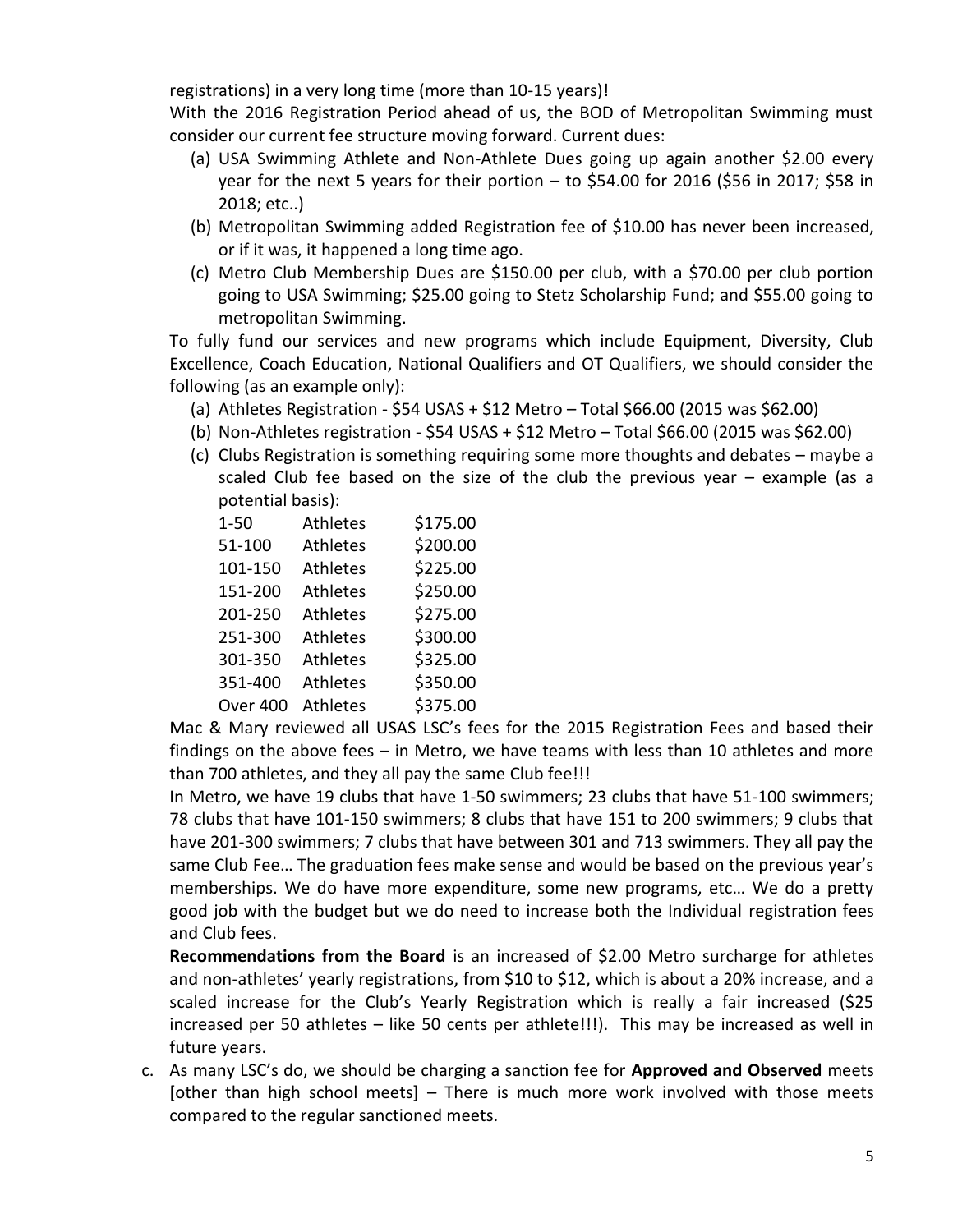- d. We should not allow any club to hold **Time Trials or any other meets** on any weekend of Metro Championships meets (except if part of the championships) – this would include Silvers, JO's, Senior Mets, Bronze. In addition, on the weekend of the 8&Under meet, teams could host another meet for 9 & Over. This will all be written in the Policy & Procedures Manual. Zone Qualifier is a qualifying meet, not a championship meet, so this rule does not apply. It does not affect many weekends. David Ellinghaus made a motion that on the weekend of Championship Meets, teams may not apply for an "outside of Championship meet" Time Trials or Dual Meet Sanction. Motion was seconded. This motion was amended as follows "with an exception for an age group that is not represented to compete in the above meets (like 8- Under can't compete at Bronze, and 9- Over can't compete at 8 & Under meet) – vote resulted in 1 against and the rest in favor – **motion carries as amended**.
- e. Discussion on the **Metro Silvers and Bronze Championships**. Should those be called "Championships" as they are not scored and are held in more than one sites on a set weekend? John Yearwood made a motion to change the meet names of Silvers and Bronze from "Championship" to "Meet" – they could still be called Metro Silvers and Metro Bronze we would still need a "regional – not championship" contract for those meets - **suggestion was that this issue be tabled**.
- f. **Invitationals vs. Open Meets** this is a big issue as more and more meets are now being sanctioned as Invitationals instead of Open Meets. Teams want to choose who may or may not attend their meets. Should we increase the sanction fee for Invitationals???

There is also a big problem with the 20% surcharge to Metro which should include the host team entries for Invitationals as well as entries from visiting teams. We must uphold this policy which is still in our P&P Manual but needs to be clarified again, to start with the 2015- 2016 season. This loss of 20% surcharge from host teams is having a huge effect on our budget. As per USA Swimming, our 20% surcharge policy for Invitationals, as written in the P&P Manual, is acceptable and should be upheld and enforced moving forward.

Invitationals may not invite "all Metro Teams" but must actually list each team that will be invited to attend. We may need to start blocking some weekends when Invitationals would NOT be allowed – only Open Meets.

Reminder: sessions for 13-Over only swimmers, during the LCM season, may go up to 5 hours – this does not apply to the SCY season (USA Swimming rule is 4 hours for 12-under sessions). Discussion on this followed.

Another problem with Invitationals vs. Open Meet is for athletes that need 5 Metro Meets, one of which must be Senior Mets, in order to get a travel reimbursement stipend from Metro (Metro meets do not include Invitationals, Dual Meets, Time Trials, Approved meets, Observed Meets, etc.) This may become a problem for swimmers if their teams do not attend Open Metro Meets.

g. Clubs and Meet Directors/Administrative Officials and/or Meet Entries Chair, may not accept entries before the meet information and events file are actually posted on the Metro Website!!! Teams may not email meet announcements and events files to other teams before the meet is actually sanctioned and posted. This seems to be a big problem! Long discussion again on this issue. Clubs must let everyone know whether they are in or not in any meet. Also, they should email the entries list accepted for the visiting team with a date on the file.

David Ellinghaus made a motion that when teams send entries to a meet, they must receive a notification from the meet host within 48 hours, whether the team entries are accepted or